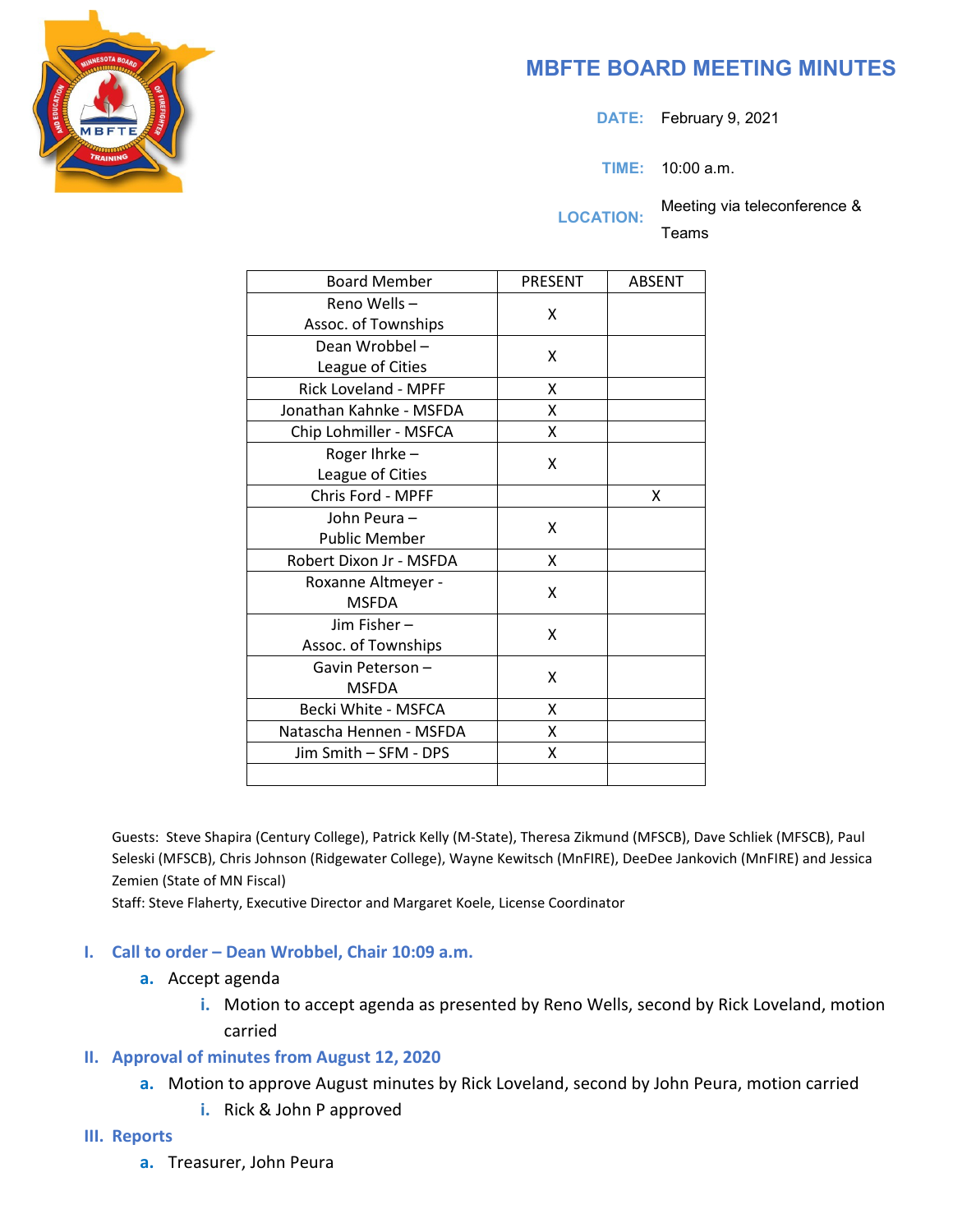- **i.** Financials are in order as presented
	- **1.** FSA balance, Marshal Smith
		- **a.** We have not received the updated balance from fiscal, once received we will forward out to the board members
- **b.** Executive Director, Steve Flaherty
	- **i.** COVID update
		- 1. Meetings are just starting to open up a little bit, county chiefs & regional meetings, with most being done virtually. We are doing are best to get information out virtually, verses face to face, which has been a challenge this last year working remotely
	- **ii.** Target Solutions pilot program update
		- **1.** 115 departments on the core version, combined with 31 on the premier platform that allowed to link on the enterprise site
			- **a.** We have 4500 firefighters training in the program
			- **b.** Positive feedback on the online training being offered
	- **iii.** Certification board transition update
		- **1.** We have met multiple times and the statutory language has been drafted to be introduced through a couple authors to legislation
	- **iv.** DNR Wildland training to structural firefighters update
		- **1.** SFM FSS Tate Mills and Steve Flaherty, Executive Director have had multiple meetings with the DNR on what type of training should the wild land firefighters and structural firefighters have so they are competent when being called out of state or within state for different fire situations they are being sent to
			- **a.** Cross walk training for credentialing when firefighters are being called out to help in different situations for wild land or structural firefighting
				- **i.** It is about safety and training that they are prepared for whatever situation they are called upon to do
	- **v.** Leadership update
		- **1.** Just completed module two in Brainerd at the Arrowwood Resort, will have module three and four in St Cloud
			- **a.** Smaller group due to COVID
			- **b.** MnFIRE was added for CISD with Dr. Margaret Gavian and was well received by the group
				- **i.** We Would like to see this content continued in the program going forward
	- **vi.** Virtual speakers update
		- **1.** We have had four speakers so far, with very good feedback
			- **a.** \$7.30 cost per attendee for this program being offered, good return on investment for this program
			- **b.** This would be a good way to continue getting quality national speakers and reaching across the state with training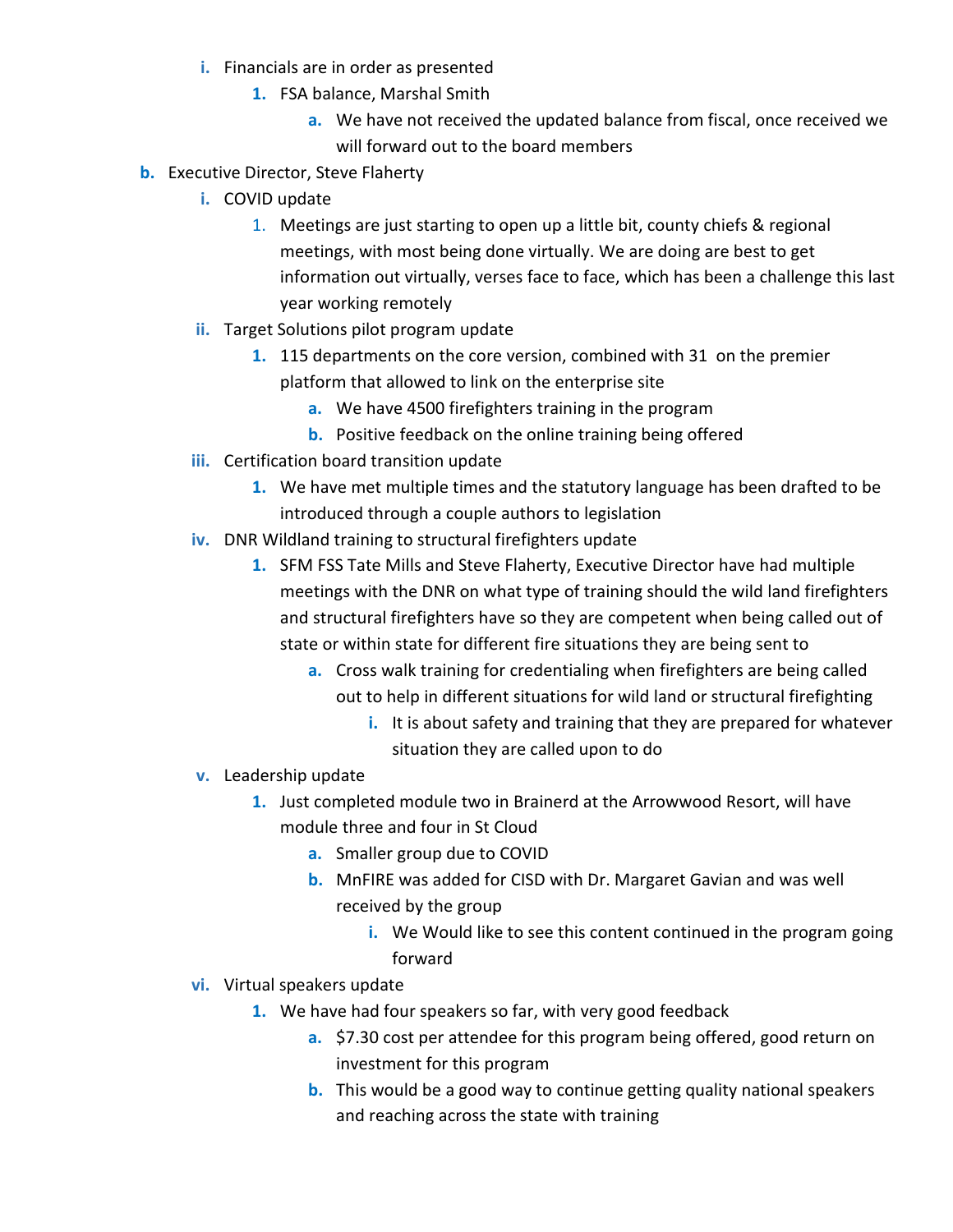- **c.** Rick Loveland commented his members have loved this training series and is there a way to track how many are watching the recorded versions
	- **i.** Steve Flaherty commented that we are able to track the views, but we cannot calculate if there is a group watching the session. We will have numbers for the next meeting on how many have viewed the speakers
- **vii.** Qualified Instructor update
	- 1. 260 qualified instructors with 100 we are trying to get completed
		- a. We are ready to implement the program July 1 for departments to get reimbursed using a qualified instructors from the list
- **c.** Training Committee, Chair Chip Lohmiller
	- **i.** Approval to allow Steve Flaherty, Executive Director, to oversee and add training informational videos to the TargetSolutions enterprise site with vetting done by the Training Committee
		- **1.** Becki White motioned to approve the recommendation, Rick Loveland second the motion, motion carried unanimously
	- **ii.** MnFIRE course content added to the NFPA1001 program, as a requirement to complete the course, starting FY22
		- **1.** Steve Flaherty, Executive Director is in conversation with MnFIRE on cost and if would be in person or online
			- **a.** This would be awareness level that is valuable to the program will have more information next meeting after there is input from training providers on the subject
				- **i.** Wayne Kewitsch believes this is a valuable program and we can discuss in new business on the agenda
	- **iii.** CISD added to the leadership course
		- **1.** We will continue to work with MnFIRE on this program and the cost of being added to the leadership course
	- **iv.** Discussion to continue to budget in upcoming fiscal years the speaker series with offering high quality speakers
		- **1.** Board members getting positive feedback from their respective departments on the speakers
		- **2.** More discussion for this to be added to the budget for next fiscal year with fewer speakers, using the same organization or open up to others to present proposals
			- **a.** Possibly leaving under conference and seminars grants as virtual option
- **d.** Executive Committee, Chair Dean Wrobbel
	- **i.** Virtual meeting to continue until further notice
		- **1.** AG representative has determined that we can continue to meet virtually after executive orders are lifted, per state statute
	- **ii.** Chip Lohmiller was added to the Executive Committee to report on behalf of the Training Committee as chair of that committee
	- **iii.** Governor office interpretation of membership on the board for appointments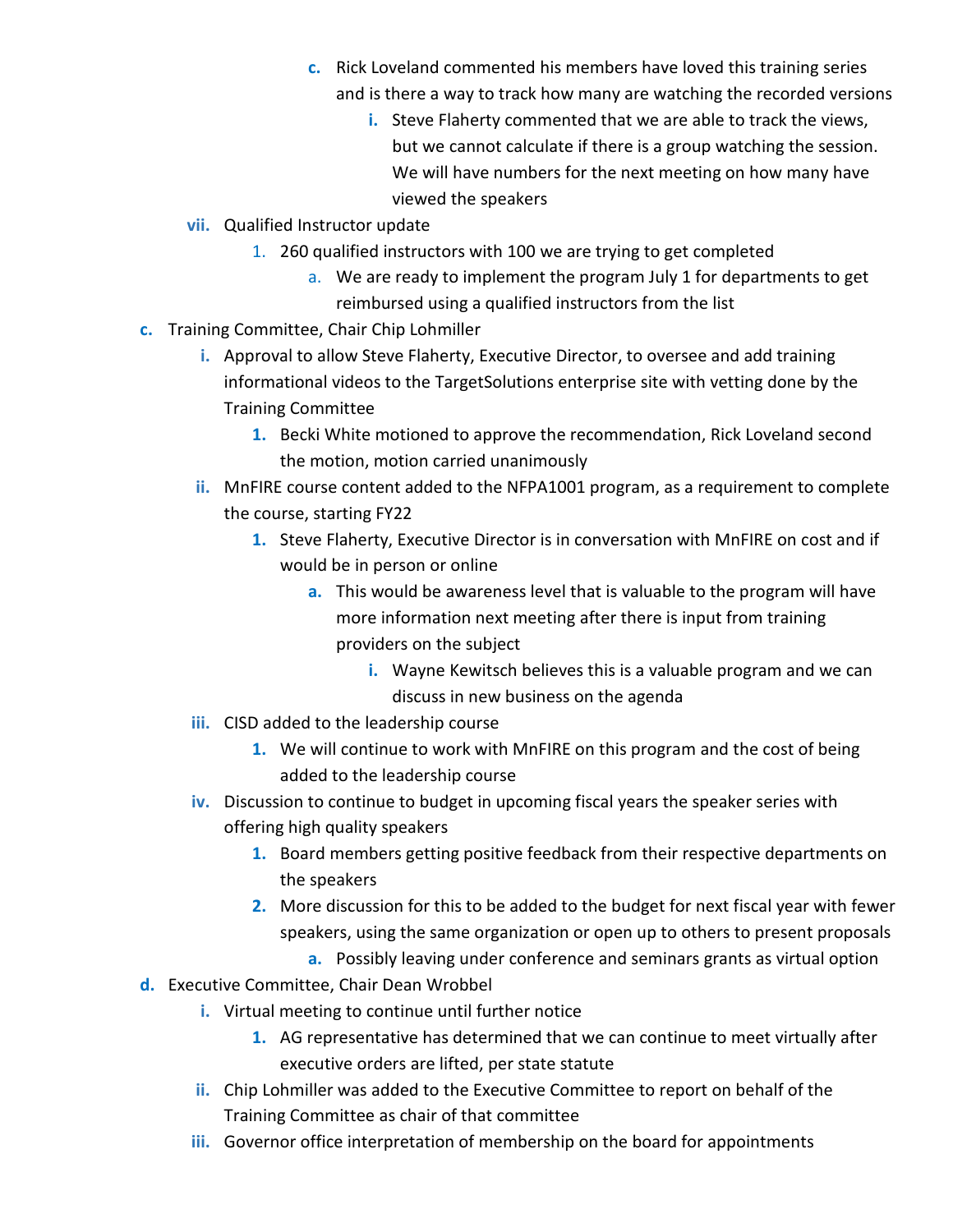- **1.** This was brought up as Dean Wrobbel was retiring from his position with St Cloud Fire Department and The League of Cities wanted to open the seat, as he would no longer be a member of the city
	- **a.** The League interprets our current statute as "the person representing their organization be elected official or employee of a charter city"
	- **b.** The Governor office and AG representative reviewed the statute and it does not specify that the individual has to be an employee of a charter city or elected official, also the other organization member appointment statutes do not specify the individuals seeking the appointment need to be a member of those organizations such as MSFDA, MSFCA, and Association of Townships
		- **i.** The League of Cities would like to recommend that wording be changed in the statute to specify their wishes for a person being appointed to represent their organization on their recommendation
	- **c.** The AG representative also commented that a person cannot be removed from their seat due to retirement and they can complete their term
		- **i.** Steve Flaherty, Executive Director will work on setting up a meeting with the Governor office to discuss the appointment process and the importance of the recommendations that are made from the respective organizations
- **2.** Appointments for current open seats will not be made until March
- **iv.** All MFSDA and Officer schools have been cancelled this fiscal year
- **e.** Licensing, Chair Rick Loveland
	- **i.** FT -2229
	- **ii.** PT 132
	- **iii.** POC 1125
	- **iv.** VOL 302
	- **v.** Unaffiliated 8 (active licenses renewed and the individual is no longer affiliated with a department but will remain licensed until expiration)
	- **vi.** Current total active licenses 3788
- **f.** Fire Service Specialist Report Tate Mills, FSS
	- **i.** We have gotten approval to go out again with social distancing and precautions in place. We have also been busy in several zoom meetings, which can be done with more in a day than in person meetings
		- 1. FEMA application is open and closes Friday
		- 2. We have been busy with fire department dissolutions, the line three project and hazmat training
		- 3. We had joint meeting with Association of Townships and League of Cities to get some informational guidance documents on the process for contracts
	- **ii.** We have just completed interviews for the fourth FSS and hope we have an answer soon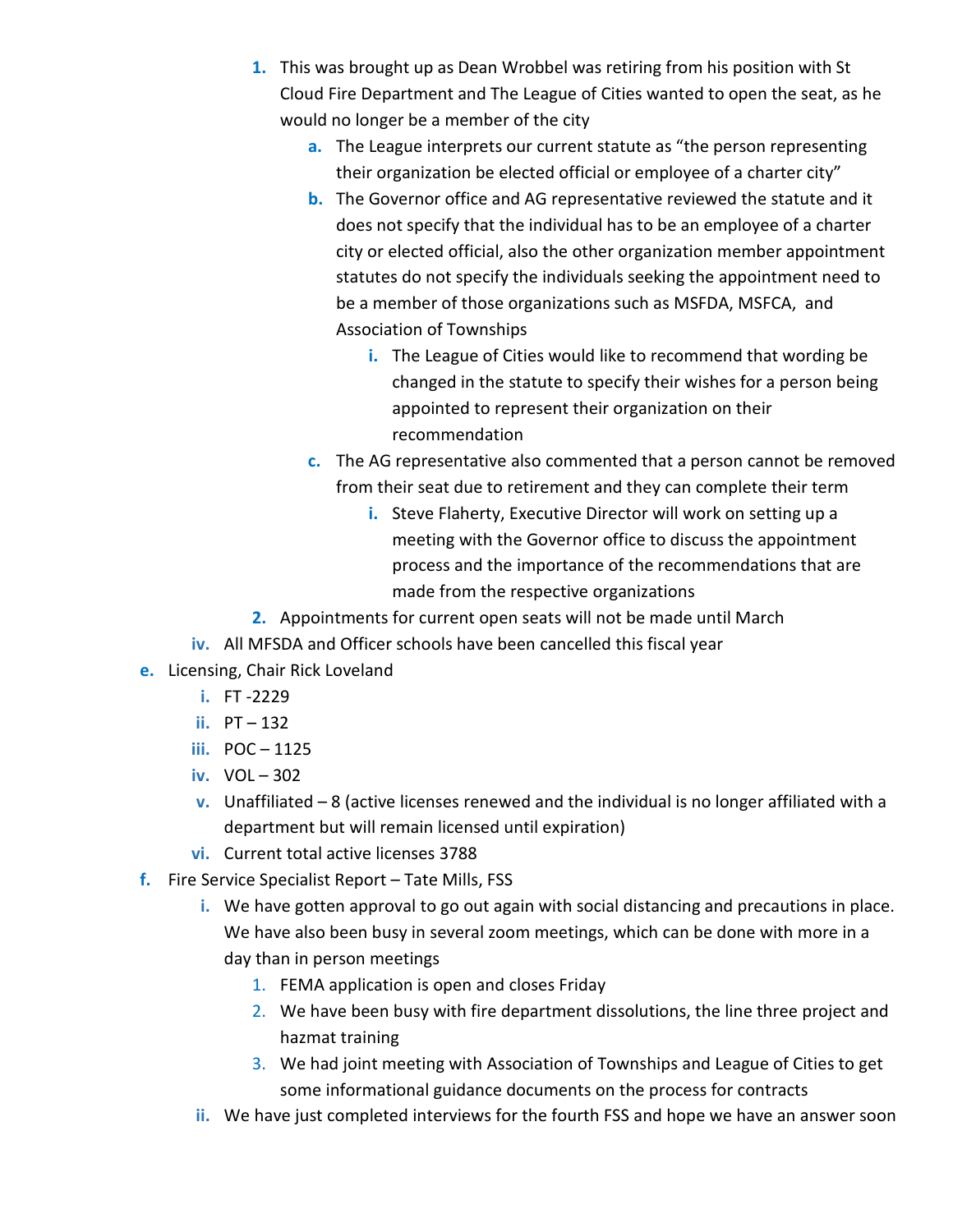- **iii.** Working with DNR, along with the major organizations on training that needs to be obtained for when deployments happen around the state or to other states
- **IV. Public comment**
	- **a.** No public comment
- **V. Old business**
	- **a.** First meeting 2021 vote board positions (can hold two terms)
		- **i.** Chair Dean Wrobbel (1 term)
			- **1.** No nominations
				- **a.** Reno Wells called for white ballot, Rick Loveland second the motion
					- **i.** Roll call vote done with unanimous vote for Dean Wrobbel to remain board chair, motion carried
		- **ii.** Vice Chair Jim Fisher (2 terms)
			- **1.** Jim Fisher nominated Chip Lohmiller, Rick Loveland second the motion
				- **a.** Roll call vote done with unanimous vote for Chip Lohmiller to be vice chair, motion carried
		- **iii.** Secretary Natascha Hennen (1 term)
			- **1.** No nominations
				- **a.** Jim Fisher nominated to white ballot for Natascha Hennen, John Peura second the motion
					- **i.** Roll call vote done with unanimous vote for Natascha Hennen to remain secretary, motion carried

## **VI. New business**

- a. Training informational videos being added to the TargetSolutions enterprise site
	- **i.** The committee would like to get safety training videos out on the enterprise site
- b. MnFIRE course content added to NFPA1001 program
	- **i.** Great idea to add to the program content, but we need to discuss how to handle if online, in person, hours needed to add
		- 1. Financial cost to add this program
			- a. Wayne Kewitsch commented that MnFIRE is making a big impact across the state and this is a good opportunity to get the information out more. We will need to have more discussions with the Executive Director of MBFTE
				- i. Rick Loveland commented for Steve Flaherty, Executive Director to get more information and pricing for the next meeting and have the training committee work through the process
				- ii. Steve Flaherty, Executive Director would like to get more input from providers for this discussion
- c. CISD added to the leadership course
	- **i.** Financial cost to add this program
		- 1. Steve Flaherty commented that in discussion with MnFIRE it was agreed upon at the time to use funding from their FSAC allocation this fiscal year, going forward